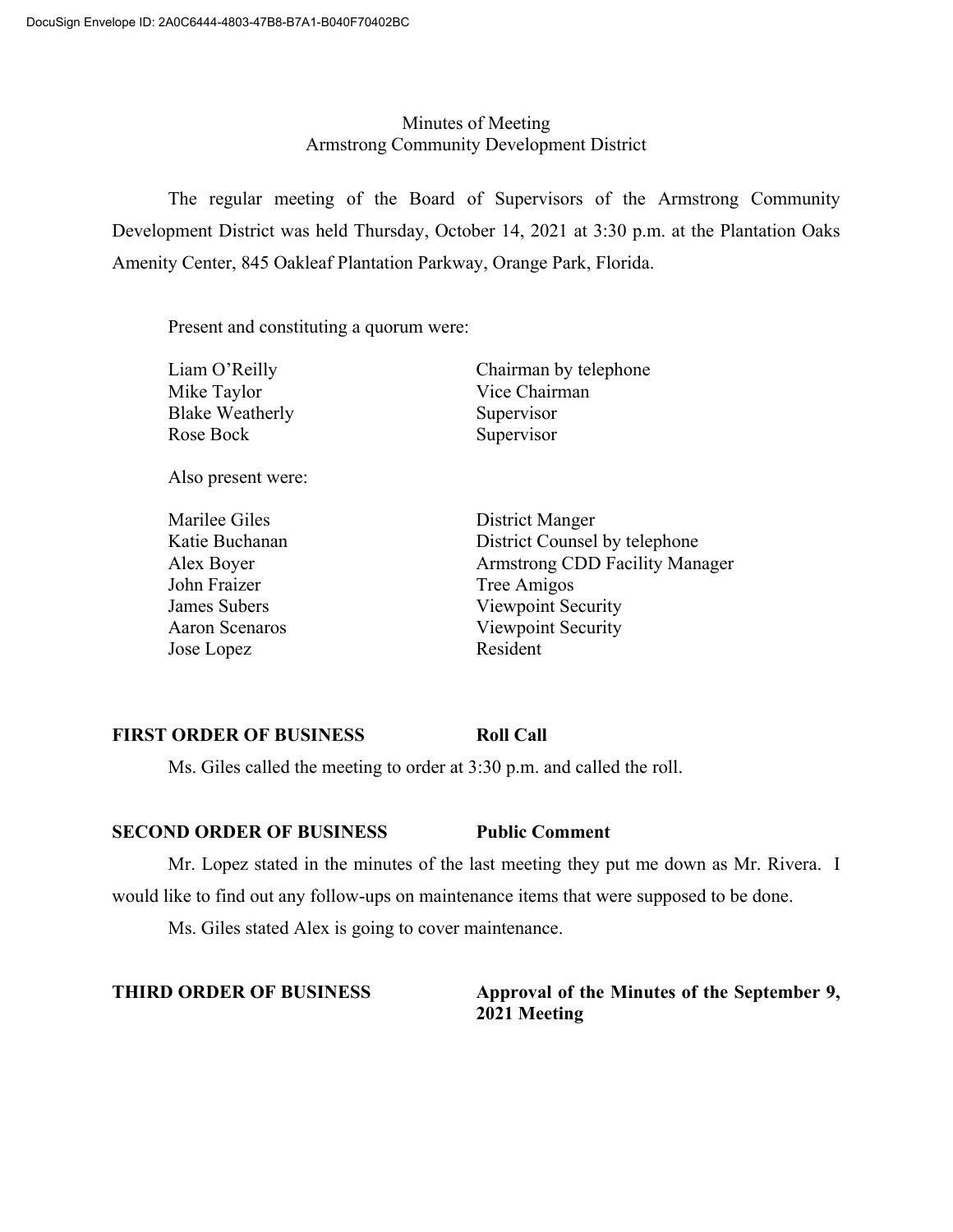On MOTION by Mr. Weatherly seconded by Ms. Bock with all in favor the minutes of the September 9, 2021 meeting were approved as amended.

**FOURTH ORDER OF BUSINESS Ratification of Engagement Letter with Berger, Toombs, Elam, Gains & Frank**

Ms. Giles stated Berger Toombs Elam Gaines & Frank was selected through the RFP process in September 2020. They will audit the district's financial statements and examine the district's compliance with Florida Statute 218. Their fee for this year is \$3,910.

> On MOTION by Mr. Taylor seconded by Mr. Weatherly with all in favor the engagement letter with Berger Toombs to perform the fiscal year 2021 audit in the amount of \$3,910 was ratified.

# **FIFTH ORDER OF BUSINESS Staff Reports**

## **A. District Counsel**

There being none, the next item followed.

## **B. District Engineer**

There being none, the next item followed.

# **C. District Manager – Clay Community Connect**

Ms. Giles stated thanks for letting us switch to iPads. GMS paid for the iPads and that cost was not pushed down to the residents.

Last time we spoke we talked about an opportunity with the Clay County Sheriff's Office called Clay Community Connect. The cameras we have are not compliant with the John McCain Act; they are good cameras but cannot be used with Clay Community Connect.

## **D. Facility Manger**

# **1. Report**

Mr. Boyer stated as discussed at the last meeting Michelle is supposed to be your point of contact. She was unable to be here today so I am subbing again.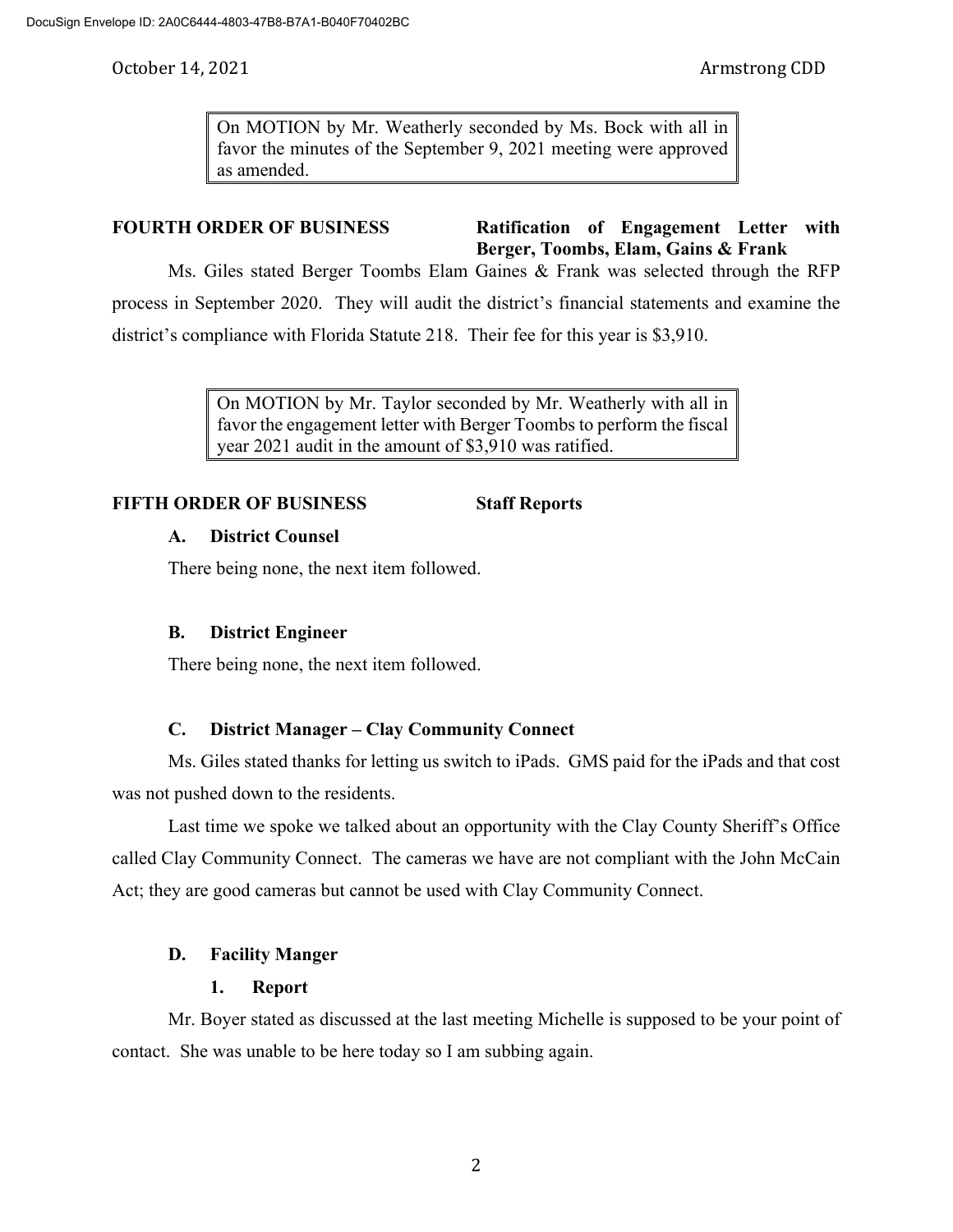At the last meeting you asked that the vendors show up so you could ask questions. Let's take landscaping first since it is not part of the actual agenda.

Mr. Taylor stated we have one resident here today and I know there were some maintenance items required for the passive parks in Phase 2. Have you addressed those in the pocket parks?

Mr. Fraizer responded yes, we have.

Mr. Taylor asked can you confirm if the irrigation is working properly in those areas?

Mr. Frazier responded all the pocket parks have irrigation on the turf and plant material and I personally went around and checked them myself at the beginning of this week.

Mr. Boyer stated where we are having the irrigation issues are the strips between some lots that is considered to be district property that does not have irrigation and we are hoping the lots besides them will give them enough water. The other issue was to deal with the landscape that were actually on lots that back up to the roundabout. We have been working with the lot owners, which is the builders right now to address that.

## **2. Monthly Quality Inspection Report**

Ms. Giles stated in the agreement there is a monthly quality inspection report and we are asking that Michelle drive around once a month with the landscape company and provide an inspection report for the meetings. I think that will help the residents and the board to see what is really going on with the landscaping. There is a punch list and by the time the meeting rolls around some of those punch list items will already have been resolved. At least it shows everyone that we have that relationship with the landscape company, and we are communicating to them the issues the residents may see.

Mr. Taylor stated it might be helpful to have a section on what they can expect in the next month or next 60 days.

Mr. Fraizer stated a forecast of what we will be doing.

## **3. Proposal with View Point Security**

Mr. Taylor stated from my notes at the last meeting there was resident concern about continuing vandalism and people having authority to approach people onsite and making people who are not residents, leave the premises. Are you encountering people from outside the community coming into the facility and how do you address that?

3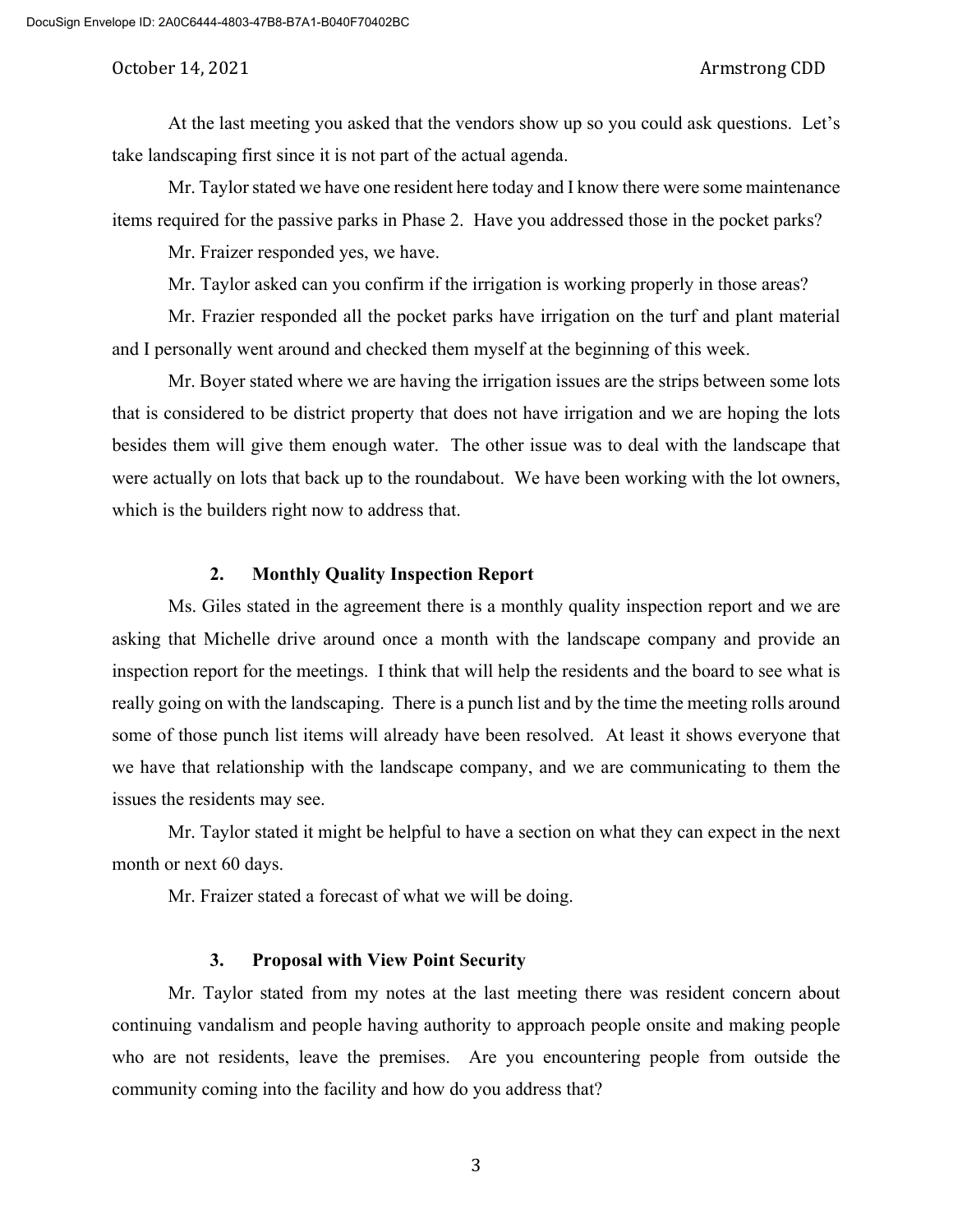Mr. Scenaros stated I'm supervisor for Greyhawk and Eagle Landing and when we see that on our shifts, we approach that, we give legitimate directives to leave the property and we have had 100% compliance when we are on shift. As to vandalism, things that are broken as far as integrity we notate that and report it to the owner of our company and to Mr. Boyer as well and those things are addressed.

Mr. Boyer stated the proposal is for the same number of hours as we had the last fiscal year and they are proposing no increase for this fiscal year. We have a couple items we need to tweak before we sign.

Mr. O'Reilly stated some comments received at the last meeting was that they were spending time in the office and maybe not doing the amount of rounds that they were anticipating and they were having issues that were not being addressed by the guard. Now is the time to address any quality issues.

Mr. Boyer stated they have implemented an hourly report and the report says where they are checking in but it does give a time stamp of when they checked in at the pool, the basketball court and those sorts of things. From what I see, they do hourly reports but it shouldn't take them the full hour to walk the premises. There is some perception of downtime when they are in the office versus out more on the grounds.

Mr. Subers stated communication is key not only from property management but from the residents.

Mr. Boyer stated I will get with you on the items that the accountant wants changed and the verbiage to be changed.

> On MOTION by Mr. Taylor seconded by Ms. Bock with all in favor the proposal was approved in substantial form subject to proposed changes by the accountant and district counsel.

## **4. Proposal with Security Engineering & Design, Inc.**

Mr. Boyer stated also we had a conversation about getting key fob access to the restrooms so that only residents may enter the restrooms and hopefully that will cut down on people jumping the fence. We have a proposal from Security Engineering & Design, Inc. to install 2-card readers and locks in the total amount of \$2,265 and get it uploaded into the computer software. This is the same company that installed everything else so it is a simple addition.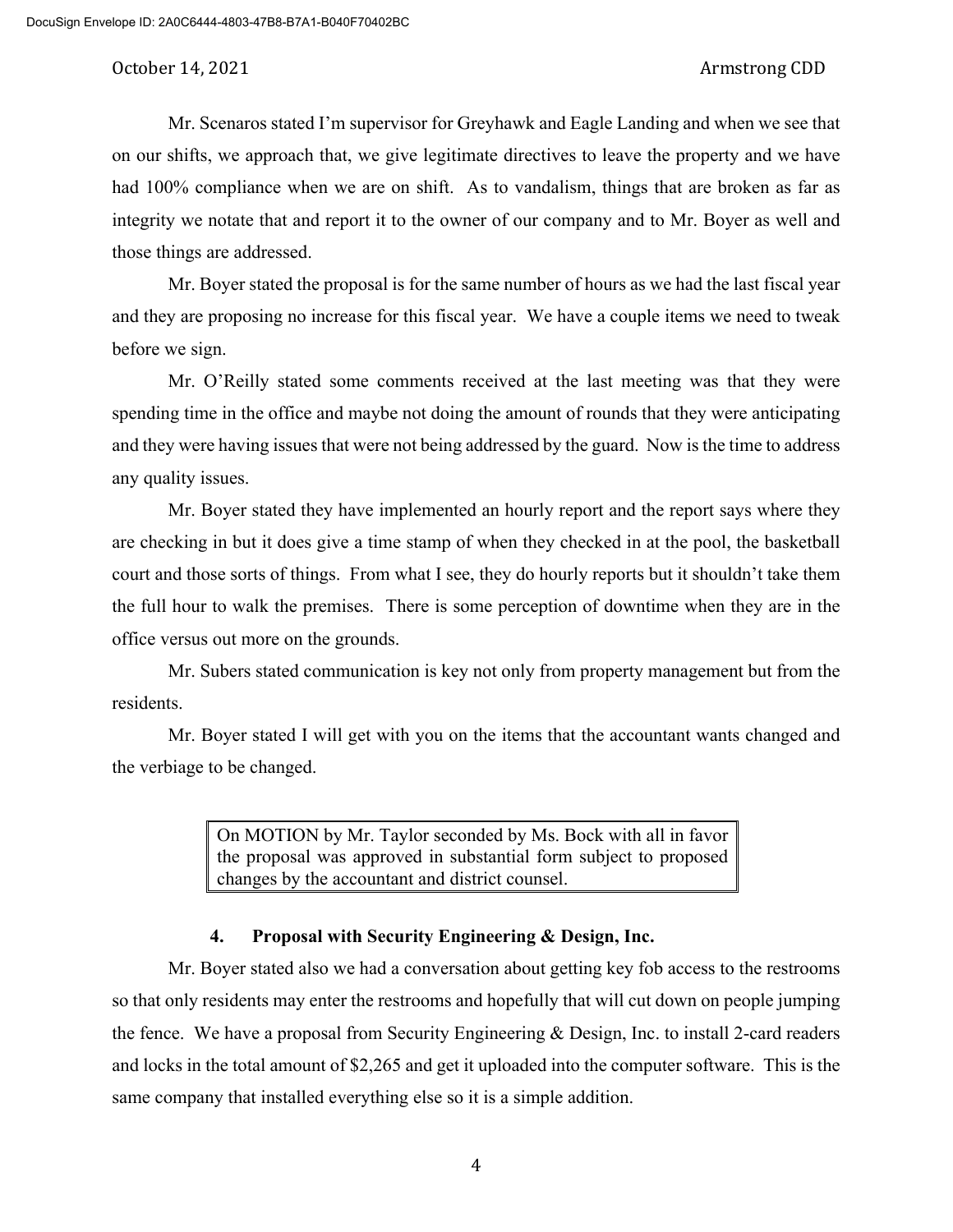On MOTION by Ms. Bock seconded by Mr. Weatherly with all in favor the proposal from Security Engineering & Design, Inc. in the amount of \$2,265 was approved.

Mr. Boyer stated at the last meeting we talked about the janitorial services not meeting the residents' expectations and we put together a more thorough scope of what the district is currently asking of the janitorial service. We are not saying the company is or is not doing a bad job, we are saying we are putting the new scope of services out for everyone to bid. If you are agreed to what is currently written we will try to get bids back in the next 30-days so we can move forward with the new scope of services. We are doing more of a gradual approach so during the heavier season we are doing four-days a week cleaning and during the less heavy season we are going to three-days per week. We added verbiage to make sure the covered patio, the windows and that sort of thing are getting maintained and more thorough cleaning of the restrooms and gym.

Ms. Giles stated if you are okay with the language we can reach out to some local janitorial services since it is below the bidding threshold.

## **5. Vak Pak**

Mr. Boyer stated this is basically continuing our preventative maintenance agreement for the same price.

> On MOTION by Mr. Taylor seconded by Mr. Weatherly with all in favor the proposal from Vak Pak for an extended warranty in the amount of \$350 quarterly.

Mr. Boyer stated next week the umbrellas are scheduled, we are working with the person with the developer so we are not charging the residents.

We are waiting to meet with TECO Gas, we want to make sure that the firepit is actually set up properly to light it. We cannot get a vendor right now to work on it until it is okayed by the gas company. I believe this is a construction punch list item that was supposed to have been fixed by the general contractor. We need to discuss how that is going to get paid in the future because this was something the general contractor should have fixed when they came out and redid the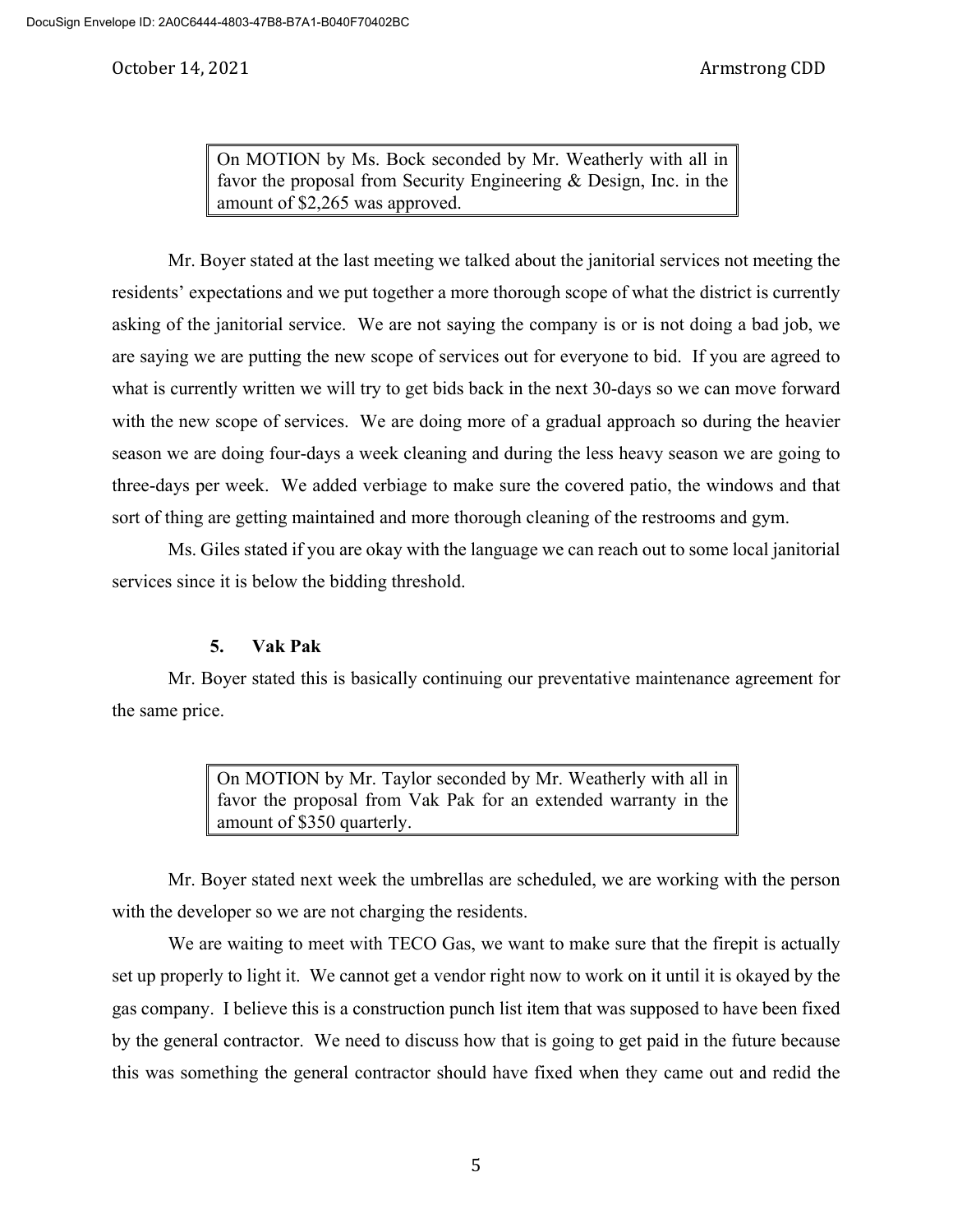bowl the first time. All they did was put the new housing unit for the bowl itself they didn't make sure it was still functional.

Mr. Taylor stated document the repair invoice.

Mr. Boyer stated Michelle is working on a quote for the damage in the gym, it appears that someone inadvertently dropped a dumbbell into the side of the wall.

### **SIXTH ORDER OF BUSINESS Supervisor's Requests and Audience Comments**

Mr. Taylor stated I know the rear gate on the pool when I went by it was not locking properly. Has that been fixed?

Mr. Boyer stated it has been fixed. We had to replace all the strike plates.

Mr. Lopez stated on the landscaping the three pallets that are left on the end of Heatherbrook in the bed area and it looks like property there but nobody owns it.

Mr. Boyer stated that is actually the builder's.

Mr. Lopez stated the builder would be Lennar.

Mr. Taylor stated I think you are correct.

Mr. Lopez stated the grass in front of the mailboxes that are right against the street on my side of the neighborhood is getting a lot of traction through that area and it is killing the grass. Is there a way to put rocks on that area or pavers so we are not having to resod or have an eyesore?

Mr. Taylor stated we can explore that. I will drive through there and see what it looks like.

Mr. Lopez asked access to the cameras, are we still talking about doing that so the front office can access the cameras and see it and not just to go through the feed?

Mr. Boyer stated when we hire our staff members we can discuss it at that point in time. There is not a feed in there so we would have to propose to the board to have it wired at that time and we will bring that to the board at that time.

Mr. Lopez stated feedback on security, phenomenal job. Usually when I have any issues, they are on it. I never had an issue with security. Prior to them I never saw them, but these folks are doing the job.

Lighting around the basketball court by the dog park area would be great, it is pitch black and we have been seeing a lot of snakes.

Mr. Boyer stated we will get some proposals for that and bring it back to the board.

Mr. Lopez stated the a/c in the bathrooms and front office are connected.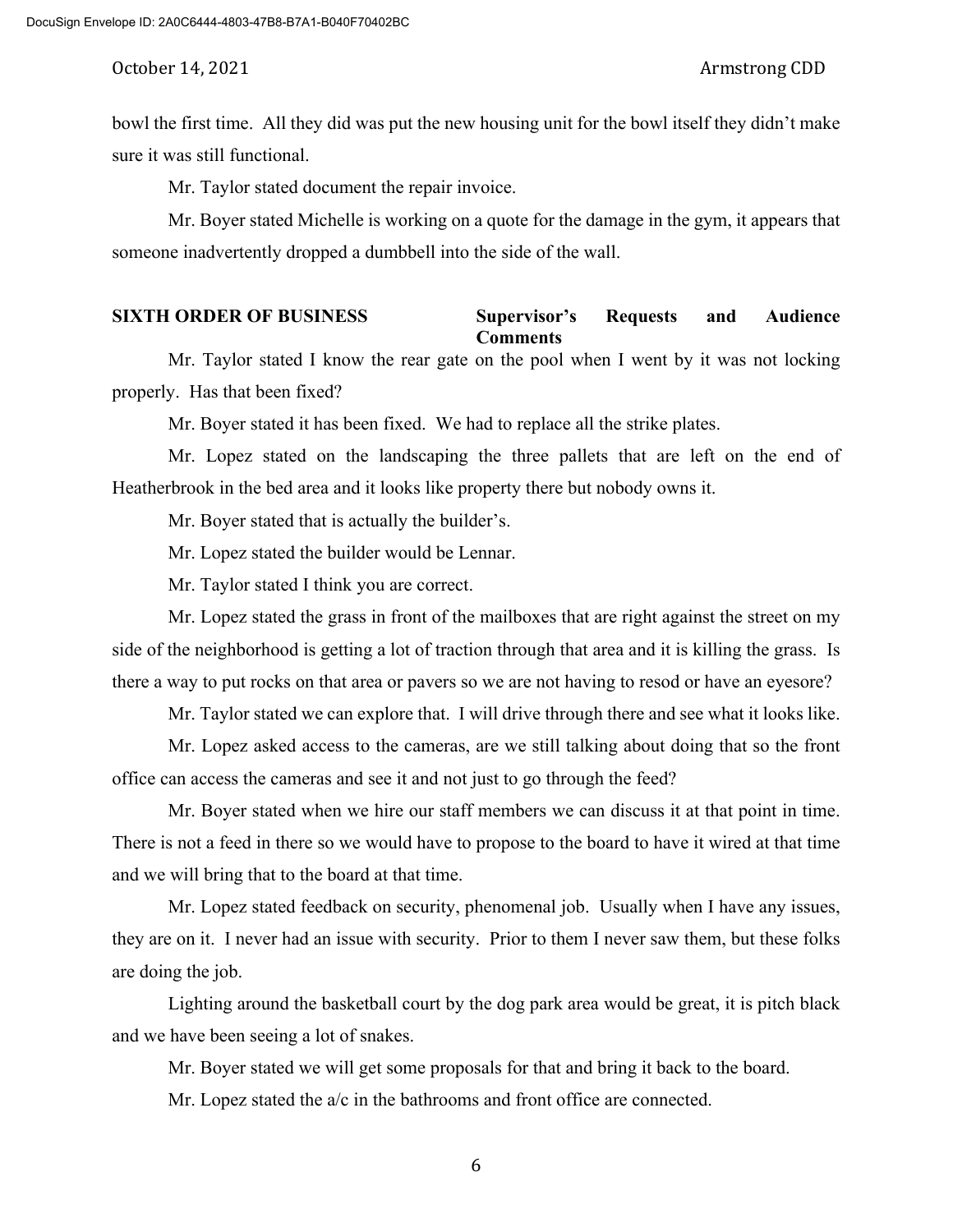Mr. Boyer stated the way it was designed is that it is on a motion sensor and as long as it picks up on sound or movement it kicks on after a period of time. The issue is it is normally about an hour after I've been in there that I start feeling the difference. The restrooms on the pool deck, other than on weekends there is not enough traffic to trigger it to come on. The unit has been looked at and everything is working and is functional, but it is all on a motion sensor not on a temperature gauge. If someone is in the bathroom and leaves in two minutes it doesn't kick on.

Mr. Lopez asked is that the same setup in the gym?

Mr. Boyer responded no, the gym is on a thermostat.

Mr. Lopez asked is there a way to change the one in the bathroom?

Mr. Boyer stated we would have to change it to a thermostat and that would be at the board's discretion.

Mr. Taylor stated it might be worth talking to the a/c contractor and putting in another fan that circulates the airflow. An option would be to get a proposal for a thermostat, it will increase the utility bills and that is something to be mindful of, but we don't want to create any adverse situation within that area.

Mr. Lopez stated there are no paper towel or soap dispensers in the main bathroom.

Mr. Taylor stated that is going to be part of the new janitorial service.

Mr. Boyer stated we tried to install the dispenser on the wall and it lasted about two weeks. Anything more permanent is going to become more of a construction project when we have to put it back in. Hopefully, we can do the janitorial contract and it will get replenished more often and the key fobs will hopefully cut down the vandalism if it is not residents doing it.

Mr. Taylor stated try the janitorial and key fobs first.

Mr. Lopez stated the gate between the tennis court and park, the spring is not working properly. The rain spouts.

Mr. Boyer stated it is an adhesion cover and is doing exactly what it is supposed to do, cover the cracks that don't work. I was waiting to see how that worked out before I did the others because I didn't want it to get ripped off. We have a problem because people use it as leverage to get on the roof.

Mr. Lopez stated we have an abundance of fire ants throughout the amenity center.

Mr. Boyer stated the stuff that is in the flower beds would be landscaping and we typically reach out to them, they address it and it moves. When it comes to the exterior building that is what